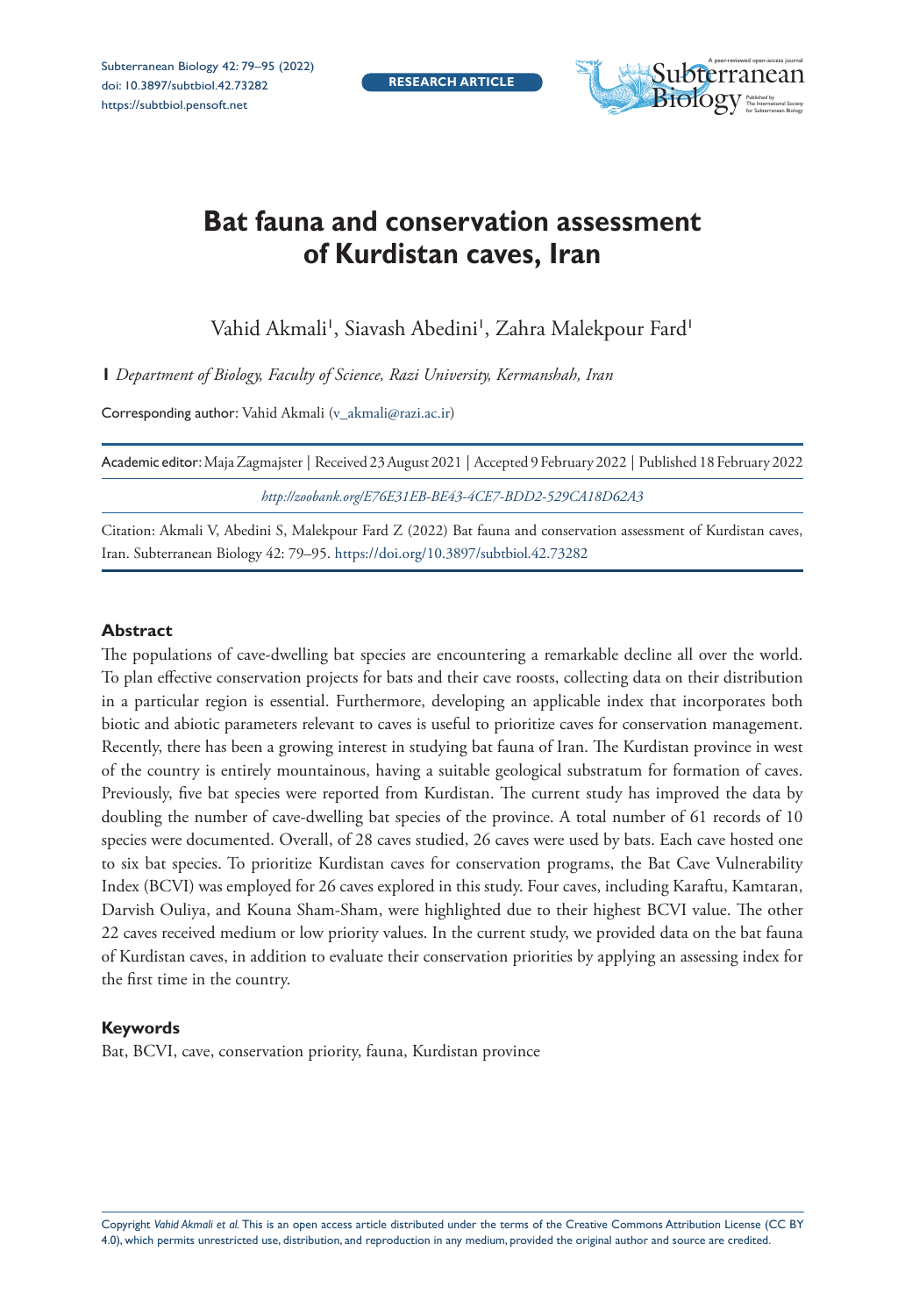## **Introduction**

Caves are considered as appropriate roosts that provide a relatively cool and stable environment for many organisms, including bats. Some bat species use caves only for hibernacula, while others dwell in caves year-round using them also as mating and nursery, as well as day roosts (McCracken 1989). Therefore, the survival of many bat species depends on the presence of natural caves (Mickleburgh et al. 2002). Protecting caves is essential for maintaining their unique biodiversity, as a large number of species are highly specialized to live only underground (Moldovan et al. 2018).

Bats are an important part of cave biodiversity and inseparable components of the cave biota. Their guano provides the main source of energy and nutrient for other cavernicolous organisms. Additionally, settling various kinds of parasites, bats in fact, carry a considerable proportion of cave biodiversity with them. Changes in bat-cave relation can accurately reflect the changes in the cave ecosystem; so, bats are used as a reliable criterion in evaluating the degree of alteration and vulnerability of caves. However, bats are exposed to many threats. Cultural attitudes and social unawareness are the main reasons why bat protection is often overlooked, particularly in Iran. Bats have the reputation of being undesirable animals in Iran. Due to plenty of pesticides use in agriculture, bat populations decrease (Karami et al. 2016). According to the results of a recent study, 24 species out of 51 bat species known from Iran are regionally vulnerable, near threatened or data deficient (Yusefi et al. 2019). Although at the global scale, only 13 out of 51 species were classified as vulnerable, near threatened, data deficient, or not evaluated (Yusefi et al. 2019). The results clearly show that we need an extra effort toward bat conservation in Iran.

A prerequisite for any cave conservation program is to have accurate data about its fauna, along with different natural characteristics including location, surface vegetation, water sources, accessibility, etc., and anthropogenic threats such as unsustainable tourism, vandalism, and various human uses. Additionally, to develop strategies for the conservation of caves and their biota, caves should be primarily prioritized using applicable indices. To design an effective and easy-to-apply index to assess cave vulnerability and importance, both biotic and abiotic affinities of caves should be considered.

Furman and Ozgul (2002) designed a simple grading system to evaluate the conservation status of caves as important roosts for bats. This scheme was developed based on bat species abundance data and their conservation status. Tanalgo et al. (2018) introduced a more comprehensive assessment that included different affinities of bat species along with cave geophysical features and human disturbance. They developed the Bat Cave Vulnerability Index (BCVI) which has been used by some other authors in their studies (Deleva and Chaverri 2018).

Since 1865, several researchers have studied the mammalian fauna of Iran including bats (De Filippi 1865; Lay 1967; Farhang Azad 1969; Karami et al. 2008, 2016; Yusefi et al. 2019). In his review of bat research in Iran until the late 1970s, DeBlase (1980) reported 375 records of 38 bat species from Iran along with useful comments on their biology and taxonomy. Benda et al. (2012) presented the most comprehensive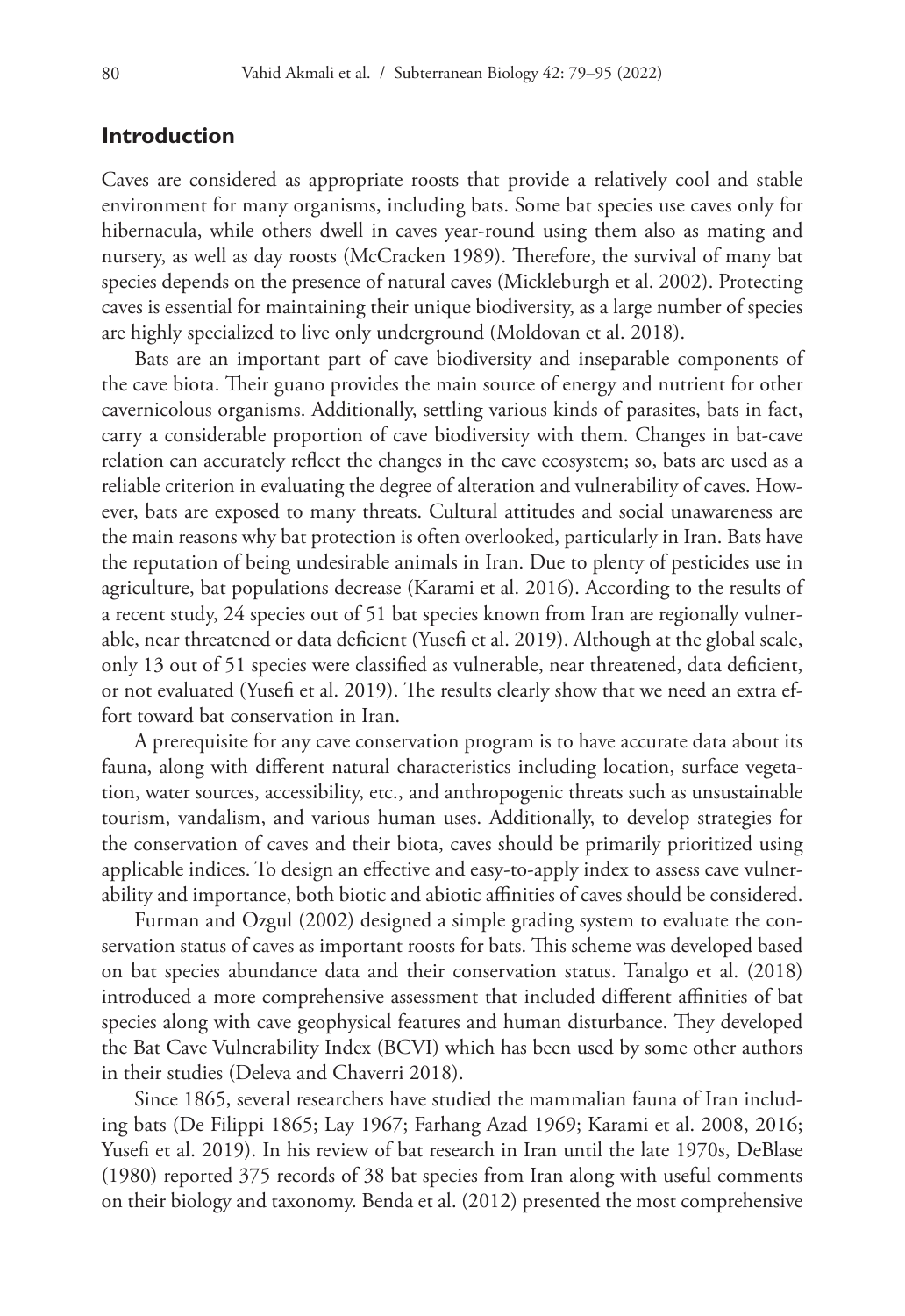list of bat fauna from Iran. They documented 902 records of 50 bat species in addition to new findings of various aspects of these flying mammals' life. Furthermore, Naderi et al. (2017) added one species to the list of the bat fauna of the country, increasing the number of documented species to 51 including 20 genera from 9 families. In recent years, Iranian researchers have conducted several studies in different parts of the country and provided invaluable information about various aspects of bats' biology in Iran (Akmali et al. 2011a, 2011b, 2015; Fathipour et al. 2016; Shahabi et al. 2017a, 2017b, 2019; Akmali et al. 2019a; Mehdizadeh et al. 2019, 2020; Najafi et al. 2019a, 2019b, 2019c; Akmali 2020; Kafaei et al. 2020a, 2020b). Additionally, Yusefi et al. (2019) provided a comprehensive review of all literature published on terrestrial mammals of Iran including bats along with their latest taxonomic revisions and updated distribution ranges. Several studies on bats of Iran provided some scattered information about the chiropteran fauna of Kurdistan caves (DeBlase 1980; Hemmati 2001; Benda et al. 2012). In these surveys, the occurrence of *Rhinolophus ferrumequinum*, *R*. *mehelyi*, *R*. *euryale*, *Myotis blythii*, and *Miniopterus pallidus* was documented. This is the first study that focuses on cave-dwelling bat species from Kurdistan province. It also ranks the caves of the region using BCVI for future conservation management.

The objectives of this study are collecting information about cave-dwelling bats in Kurdistan province in order to upgrade faunal information of the country, and also to be used in future studies including conservation programs. Furthermore, we tried to use a proofed index in order to prioritize Kurdistan caves for future conservation management.

### **Materials and methods**

### Description of the Kurdistan province

Kurdistan is located in the west of Iran between 34°44'N to 36°30'N and 45°31'E to 48°16'E, and shares about 200 km of its western political border with Iraq. It neighbors Western Azerbaijan at the north, Hamadan and Zanjan at the east, and Kermanshah province at the south. The altitude range of the region varies from 900 meters in Alout region of Baneh to 3300 meters in Shahou Mountain. Kurdistan can be separated into eastern and western parts which differ in geology and topography, as well as climatic conditions. The eastern part (61% percent of the province area) has a cold and arid climate, while in the western part (39% of the province area), warm and humid climate is dominant. Here, the annual average precipitation is higher than in the eastern part. The western part also includes more forests and rangelands (Gholizadeh and Zarei 2014).

The list of caves in the province was compiled using several information sources. Cooperation was requested from the Environmental Protection Service, the Cultural Heritage and Tourism Organization, as well as other organizations such as caving and mountaineering clubs. All available literature and websites were also surveyed. A total of 28 caves were listed and scheduled for visits.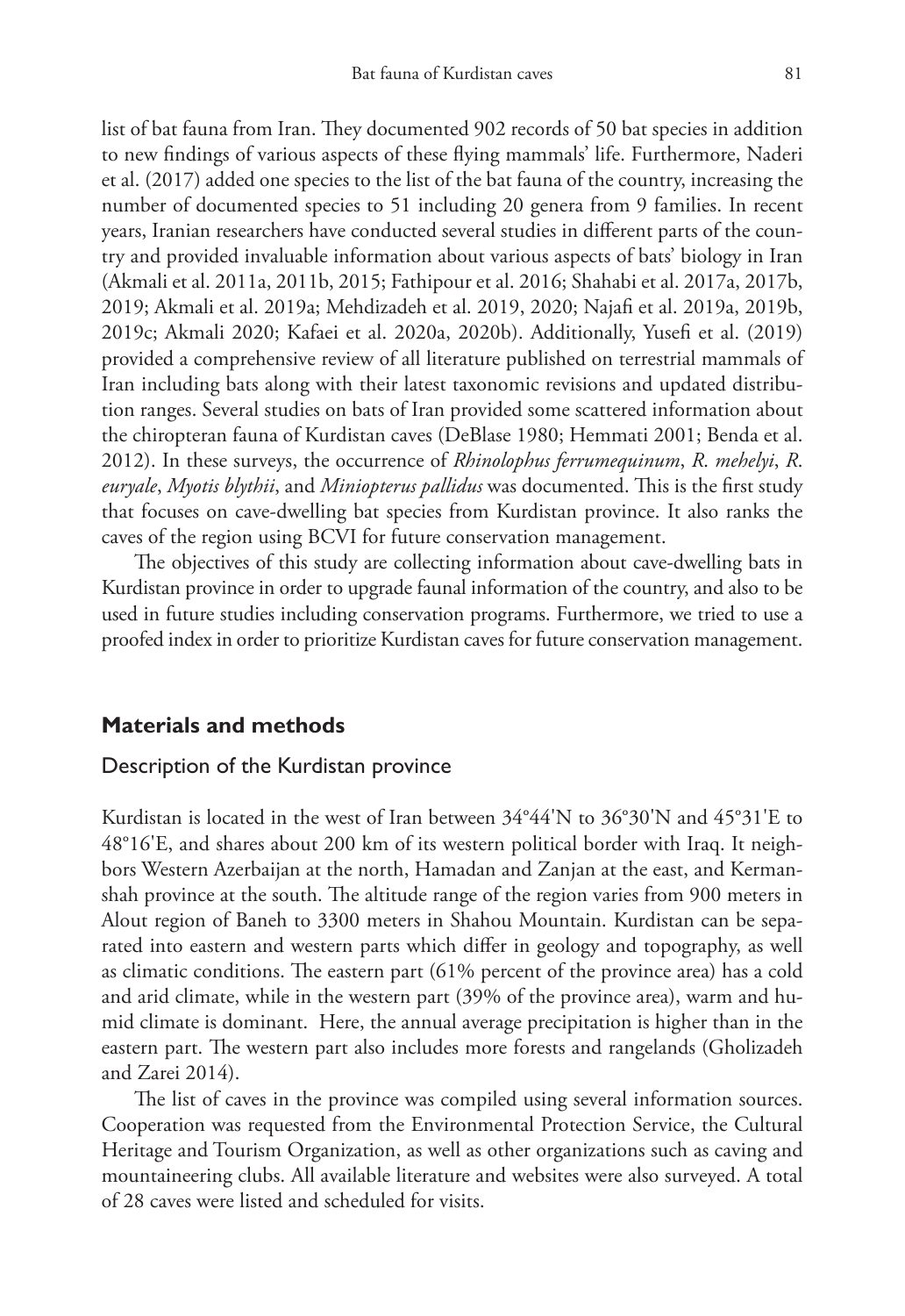#### Field work and data on bat distribution

This study was carried out from 2015 to 2017. To collect information on cave-dwelling bat species in Kurdistan province, several expedition trips were taken in the region. We used direct count method for the caves with a few individuals; and photograph count and population estimation for large colonies. In each cave, a few individuals were captured with the aid of hand-nets and identified according to morphological characteristics using identification keys (DeBlase 1980; Dietz and Von Helversen 2004), then photographed, and released at the same location. The geographical position and altitude of each cave were recorded by Garmin GPS unit (GPSMAP 60CSx; Garmin International, Inc., Olathe, Kansas, USA).

The distribution map of each bat species was drawn by ArcGIS software version 10.2 (ESRI, 2013), using the coordinates obtained during the field work.

#### Assessing cave conservation vulnerability

Data on cave geophysical characteristics and human activities were obtained from our direct observation during field works. Accessibility to the cave sites, cave openings, and effort of exploration in the caves were determined by direct observation, experience, and comparison of different caves. Data about tourism activity, cave use, and Landuse change activities within cave vicinity were gathered from direct observation, local people and, tourism companies. All the information was listed; each parameter was separately scored for each cave in comparison with other caves.

We used the Bat Cave Vulnerability Index (**BCVI**) proposed by Tanalgo et al. (2018) to measure the conservation priorities of Kurdistan caves. The index has two components including Biotic Potential (**BP**) and Biotic Vulnerability (**BV**) which are separately calculated. The final value which is represented as an alphanumeric index is a combination of the scores from both components for each cave. BP and BV are calculated in different ways. Based on our data sources, we calculated the value of each component and then scored them according to Tanalgo et al. (2018).

BP value for each cave is the sum of the computed scores for individual bat species, multiplied by total species richness. The numeric values of abundance, relative abundance, endemism, and conservation status, and species-site commonness of bat species are the basis of this assessment

Species richness is the number of bat species per cave, using information from our field work.

Species abundance is the number of individuals of each species per cave.

Species relative abundance was calculated using the number of individuals of each species in a specific cave dividing by average abundance of that species from all caves where the species was observed.

Species-site commonness is a value for determining the rarity of species. This parameter is calculated using the formula below: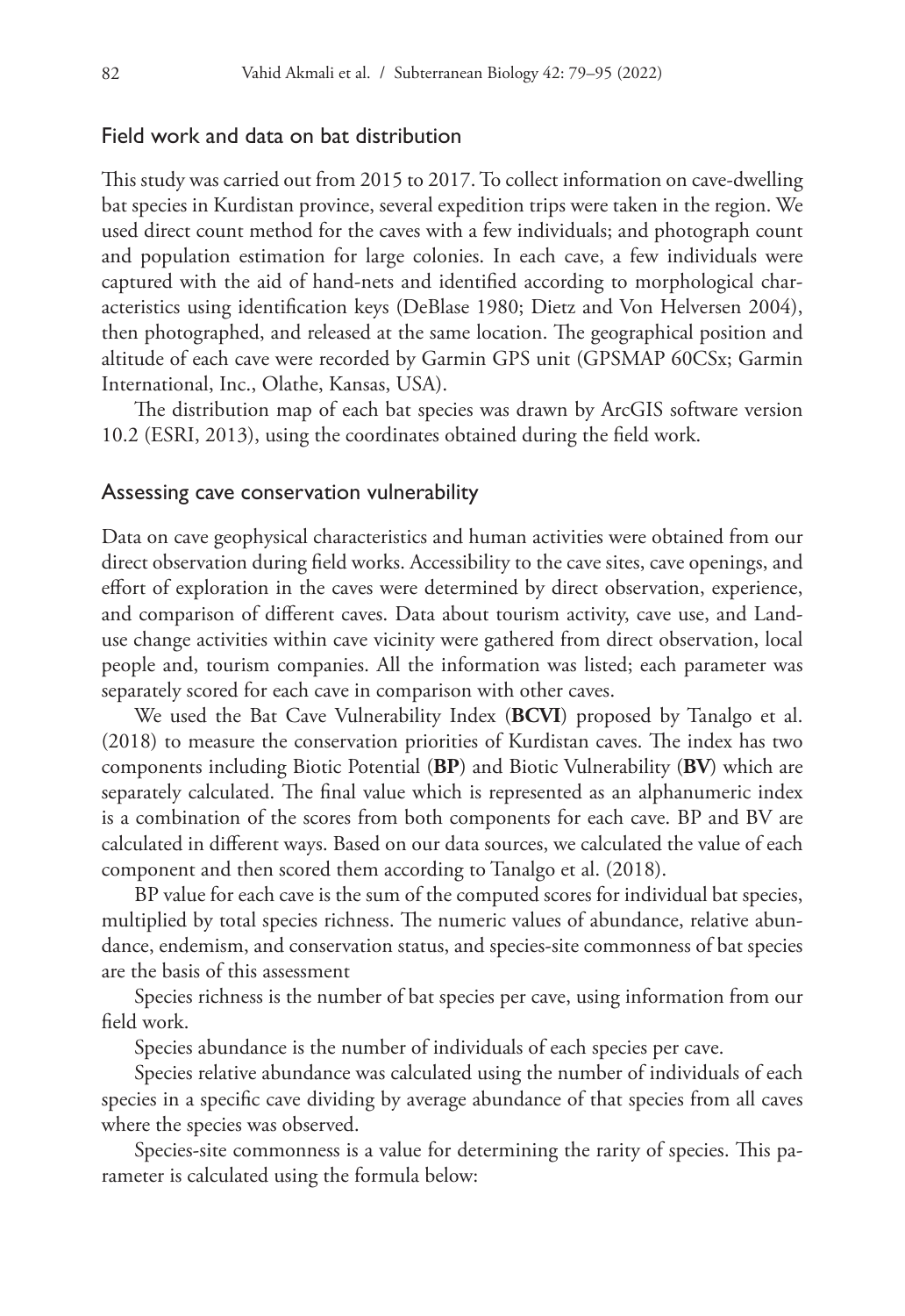"The number of all caves assessed in the study/ frequency of the species occurrence", where the frequency means the number of caves that a specific species was observed.

Determining the endemism and conservation status of each species were done by using the latest information from the International Union for the Conservation of Nature (IUCN) Red List (www.iucnredlist.org). Each category then was translated to a score according to the scoring system as in Tanalgo et al. (2018). In this system, widespread, regional endemism, country endemism and restricted or data deficient are given 2, 3, 4 and 5 scores, respectively. Also, least concern, least concern with decreasing population, near threatened, vulnerable, and endangered are given 2, 3, 4 and 5 scores, respectively. Score 6 goes to critically endangered, near extinction, and data deficient species (Tanalgo et al. 2018). After listing all the scores, we applied the formula proposed by Tanalgo et al. (2018).

BV value is obtained by scoring the geophysical and anthropogenic status of the caves. Geophysical and anthropogenic characteristics include six parameters as shown in Table 5. Accessibility to cave sites, cave openings, the effort of exploration, tourism activity, cave use, and Land-use change activities within cave vicinity are the six parameters that are considered in the study.

#### Calculating BCVI values

The next step is to combine BP and BV indices to construct BCVI values. As shown in Fig. 1 adopted from Tanalgo et al. (2018), 16 possible ranks are derived by combining the BP and BV values, which are categorized under three levels of priority: high, moderate, and low.



**Figure 1.** 16 possible alphanumerical BCVI values resulted from a combination of BP and BV scores. Cave priorities are categorized into three groups: High priority, medium priority, and Low priority.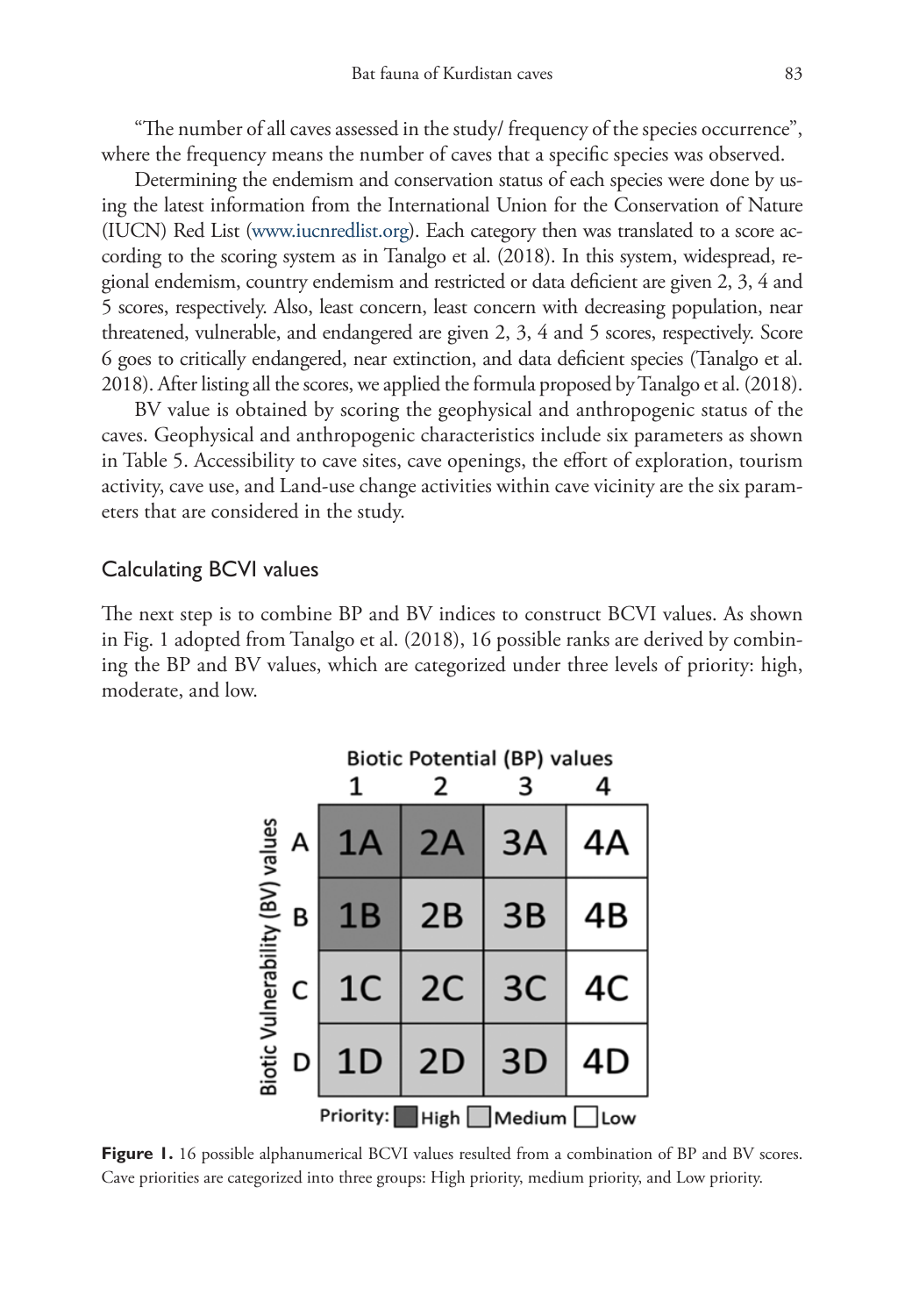## **Results**

## New bat records from inventories in 2015–2017

From 28 explored caves, all but two caves (Div Zendan and Kani Gureh) were occupied with at least one bat species (Tables 1; Suppl. material 1: Fig. S1). Six caves with one species, ten caves with two, six caves harboring three species, two caves with four species, as well as one cave with five and another one with six species were recorded (Table 2).

Overall, 10 bat species belonging to four families were documented in the region under study (Tables 1, 2). Furthermore, in two caves including Davazdah Emam and Golestaneh, unidentified rhinolophid bats were observed that we refer them to *Rhinolophus* sp. (Tables 1, 2).

**Table 1.** The list of 28 caves investigated in Kurdistan Province, with closest town and geographic coordinates of the cave entrances. If a bat was recorded, a plus sign is given. Species names are coded with numbers: 1 – *Rhinolophus ferrumequinum*, 2 – *R. mehelyi*, 3 – *R. euryale*, 4 – *R. blasii*, 5 – *R. hipposideros*, 6 – *Myotis blythii*, 7 – *M. emarginatus*, 8 – *Plecotus macrobullaris*, 9 – *Miniopterus pallidus*, 10 – *Tadarida teniotis*, 11 – *Rhinolophus* sp. The total number of species is given in the last column.

| No.            | Cave name                | <b>Town</b> | Coordinates                                         |           |     |       |            |       |           |                   |     |     | 1 2 3 4 5 6 7 8 9 10 11 Total | Date of     |
|----------------|--------------------------|-------------|-----------------------------------------------------|-----------|-----|-------|------------|-------|-----------|-------------------|-----|-----|-------------------------------|-------------|
|                |                          |             |                                                     |           |     |       |            |       |           |                   |     |     |                               | observation |
| 1              | Sayel Mayel              | Bijar       | $36^{\circ}00'27''N$ , $47^{\circ}35'03''E + +$     |           |     |       |            |       | $+$       |                   |     |     | 4                             | 7,7,2016    |
| $\overline{2}$ | Salavat Abad             | Bijar       | 36°00'58"N, 47°34'53"E +                            |           |     |       |            |       |           |                   |     |     | 1                             | 10,5,2016   |
| 3              | Soltan Abad              | Bijar       | 36°19'27"N, 47°26'47"E                              |           |     |       |            | $+$   |           | $+$               |     |     | $\mathfrak{2}$                | 21,7,2016   |
| 4              | Zageh Rash               | Bijar       | 36°10'15"N, 47°36'47"E                              |           |     |       |            | $+$   |           | $+$               |     |     | $\overline{2}$                | 22,7,2016   |
| 5              | Zaqeh Tarik              | Bijar       | 35°47'23"N, 47°29'24"E                              |           | $+$ |       |            | $+$   |           | $\ddot{}$         |     |     | $\overline{3}$                | 17,5,2017   |
| 6              | Davazdah Emam            | Bijar       | 35°48'20"N, 47°26'48"E                              |           |     |       |            |       |           | $+$               |     | $+$ | $\overline{c}$                | 17,5,2017   |
| 7              | KaniRahman Qiseh         | Bijar       | 35°55'15"N, 47°28'51"E +                            |           |     |       |            |       | $\ddot{}$ |                   |     |     | $\overline{2}$                | 26,5,2017   |
| 8              | Gar Emam                 | Bijar       | 35°57'53"N, 47°33'23"E                              |           |     |       |            |       |           | $+$               |     |     | $\mathbf{1}$                  | 23,7,2016   |
| 9              | Kamtaran                 | Bijar       | $36^{\circ}00'12''$ N, $47^{\circ}34'54''E$ + + + + |           |     |       |            | $+$   |           | $\ddot{}$         |     |     | 6                             | 2,8,2016    |
| 10             | Garchang Siyah           | Bijar       | 36°00'31"N, 47°32'44"E                              |           |     |       |            |       |           |                   | $+$ |     | 1                             | 5,9,2016    |
| 11             | Seyyed Bolqaa            | Bijar       | 36°01'01"N, 47°40'03"E +                            |           |     |       |            | $+ +$ |           | $+$               |     |     | 4                             | 20,5,2017   |
| 12             | Posht-e Darband          | Bijar       | $36^{\circ}00'39''N$ , $47^{\circ}35'39''E + +$     |           |     |       |            |       |           |                   |     |     | $\overline{2}$                | 25,5,2017   |
| 13             | Nesar                    | Bijar       | 35°52'26"N, 47°33'49"E                              |           |     |       |            |       |           | $+$               |     |     | 1                             | 26,5,2017   |
| 14             | Golestaneh               | Bijar       | 35°54'53"N, 47°54'53"E                              |           |     |       |            |       |           | $\ddot{}$         |     | $+$ | $\mathfrak{2}$                | 14,6,2015   |
| 15             | Div Zendan               | Oorveh      | 35°07'52"N, 47°42'34"E                              |           |     |       |            |       |           |                   |     |     | $\theta$                      | 16,11,2016  |
| 16             | Farhad Tash              | Qorveh      | 35°01'17"N, 47°08'00"E                              |           |     |       |            | $+$   |           | $\ddot{}$         |     |     | $\overline{c}$                | 23,5,2017   |
| 17             | Charmeh Savar            | Oorveh      | 35°33'08"N, 47°48'13"E +                            |           |     |       |            | $+$   |           | $+$               |     |     | $\overline{3}$                | 24,5,2017   |
| 18             | Mohammad Saleh           | Qorveh      | 35°33'45"N, 47°47'07"E +                            |           |     |       |            |       |           |                   |     |     | 1                             | 24,5,2017   |
| 19             | Zaqeh Guri               | Oorveh      | 35°07'44"N, 47°35'41"E +                            |           |     |       |            | $+$   |           |                   |     |     | $\mathfrak{2}$                | 23,5,2017   |
| 20             | Kulava                   | Qorveh      | 35°09'23"N, 47°46'22"E                              |           |     |       |            | $+$   |           | $+$               |     |     | $\overline{2}$                | 27,5,2017   |
| 21             | Kani Gureh               | Dehgolan    | 35°26'12"N, 47°33'01"E                              |           |     |       |            |       |           |                   |     |     | $\mathbf{0}$                  | 15,11,2016  |
| 22             | Samangan                 |             | Divan Dareh 36°07'47"N, 47°03'11"E +                |           |     |       |            |       |           |                   |     |     | $\mathbf{1}$                  | 12,6,2015   |
| 23             | Tarik                    |             | Divan Dareh 36°07'01"N, 47°05'07"E                  | $+$       |     |       |            |       |           | $+ +$             |     |     | 3                             | 13,6,2015   |
| 24             | Tarik 2                  |             | Divan Dareh 36°07'06"N, 47°05'15"E                  | $\ddot{}$ |     |       |            |       |           | $+$               |     |     | $\overline{2}$                | 13,6,2015   |
| 25             | Karaftu                  |             | Divan Dareh 36°19'08"N, 46°52'06"E + +              |           |     |       | $+$<br>$+$ |       |           | $+$               |     |     | 5                             | 16,6,2015   |
| 26             | Shouvi                   | Baneh       | 36°00'18"N, 45°53'45"E                              |           |     | $+ +$ |            | $+$   |           |                   |     |     | $\overline{3}$                | 16,6,2015   |
| 27             | Darvish Ouliya           | Marivan     | 35°37'14"N, 46°37'59"E                              | $+$       |     | $+$   |            | $+$   |           |                   |     |     | $\overline{3}$                | 10,5,2016   |
| 28             | Kouna Sham-Sham Sanandaj |             | 35°41'10"N, 46°26'36"E +                            |           |     |       |            | $+$   |           | $\qquad \qquad +$ |     |     | 3                             | 11,5,2016   |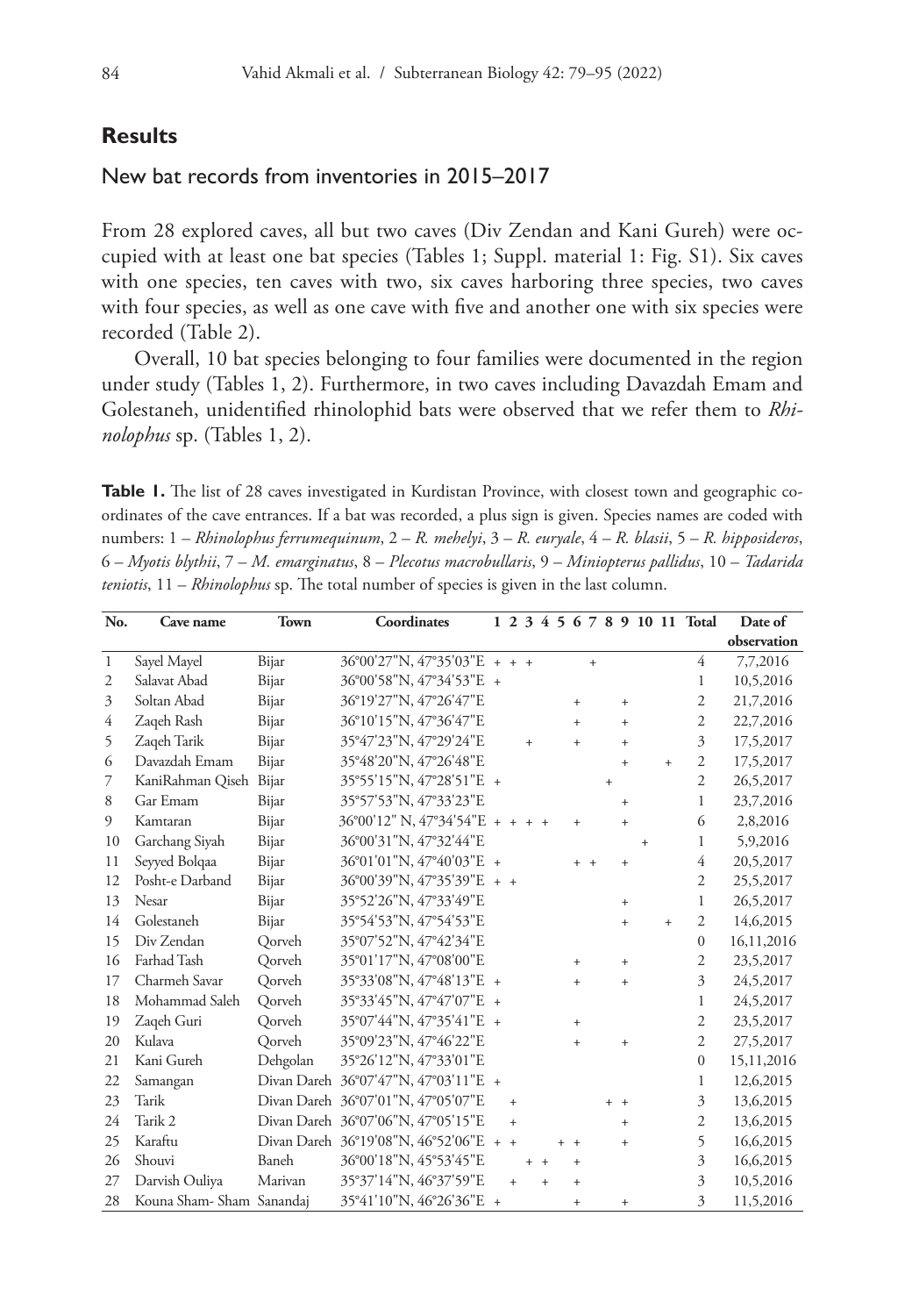| No.          | <b>Species</b>            | Number of caves | Altitudinal range (m) | <b>Observation time</b> |
|--------------|---------------------------|-----------------|-----------------------|-------------------------|
| $\mathbf{1}$ | Rhinolophus ferrumequinum | 12              | 1621-2249             | Spring and summer       |
| 2            | R. mehelyi                |                 | 1621-2160             | Spring and summer       |
| 3            | R. euryale                | 4               | 1642-2013             | Spring and summer       |
| 4            | R. blasii                 | 3               | 1804-2160             | Spring and summer       |
|              | R. hipposideros           |                 | 2000                  | Spring                  |
| 6            | Myotis blythii            | 13              | 1626-2263             | Spring and summer       |
|              | M. emarginatus            | 2               | 1626-1642             | Summer and autumn       |
| 8            | Plecotus macrobullaris    | 2               | 1915-2176             | Spring and summer       |
| 9            | Miniopterus pallidus      | 16              | 1626-2348             | Spring and summer       |
| 10           | Tadarida teniotis         |                 | 1666                  | Summer                  |
| 11           | Rhinolophus sp.           | 2               | 1810-1959             | Spring and summer       |

**Table 2.** The number of caves for each species, as well as their altitudinal ranges and observation time.

Table 3. Composition of the bat fauna of Kurdistan province and the number of records for each species based on Benda et al*.* (2012) compared with the new records from the current study.

| Family                          | <b>Species</b>            |                | Benda et al. The current | Total     | Total records for Iran based            |
|---------------------------------|---------------------------|----------------|--------------------------|-----------|-----------------------------------------|
|                                 |                           | (2012)         | study                    |           | records for on Yusefi et al. (2019) and |
|                                 |                           |                |                          | Kurdistan | Akmali et al. (2019a)                   |
| Rhinolophidae                   | Rhinolophus ferrumequinum | $\overline{c}$ | 12                       | 14        | 111                                     |
|                                 | Rhinolophus hipposideros  | $\Omega$       |                          |           | 55                                      |
|                                 | Rhinolophus euryale       |                | 4                        | $\sigma$  | 28                                      |
|                                 | Rhinolophus mehelyi       | 4              |                          | 11        | 18                                      |
|                                 | Rhinolophus blasii        | $\theta$       | 3                        | 3         | 38                                      |
| Vespertilionidae Myotis blythii |                           | 9              | 13                       | 22        | 150                                     |
|                                 | Myotis emarginatus        | $\Omega$       | 2                        | 2         | 23                                      |
|                                 | Plecotus macrobullaris    | 0              | 2                        | 2         | 14                                      |
| Molossidae                      | Tadarida teniotis         | $\theta$       |                          |           | 26                                      |
| Miniopteridae                   | Miniopterus pallidus      | 8              | 16                       | 24        | 76                                      |
| Total                           |                           | 25             | 61                       | 86        | 539                                     |

The most widespread species was *Miniopterus pallidus* which was observed in 16 caves (Tables 1, 2; Suppl. material 1: Figs S1, S2). *R*. *hipposideros* and *T*. *teniotis* have the lowest distribution ranges, each occurring only in one cave. The largest colonies belong to *M*. *pallidus* and *Myotis blythii*. Besides, *T*. *teniotis*, and *P*. *macrobullaris* have the smallest population size with two individuals observed for each species

In Table 3, we give overview of records for each species for Kurdistan region before our study, and information on increase in number of records, as result of our investigations.

### Identifying priority caves for bat conservation

The results from the calculations of BCVI for 26 caves are shown in Table 5. Population size and species richness are also given for each cave. Information about endemicity and conservation status of each species and their scoring are presented in Table 4.

Table 5 summarizes all the scores and calculated BP, BV scores and the resulting BCVI index values.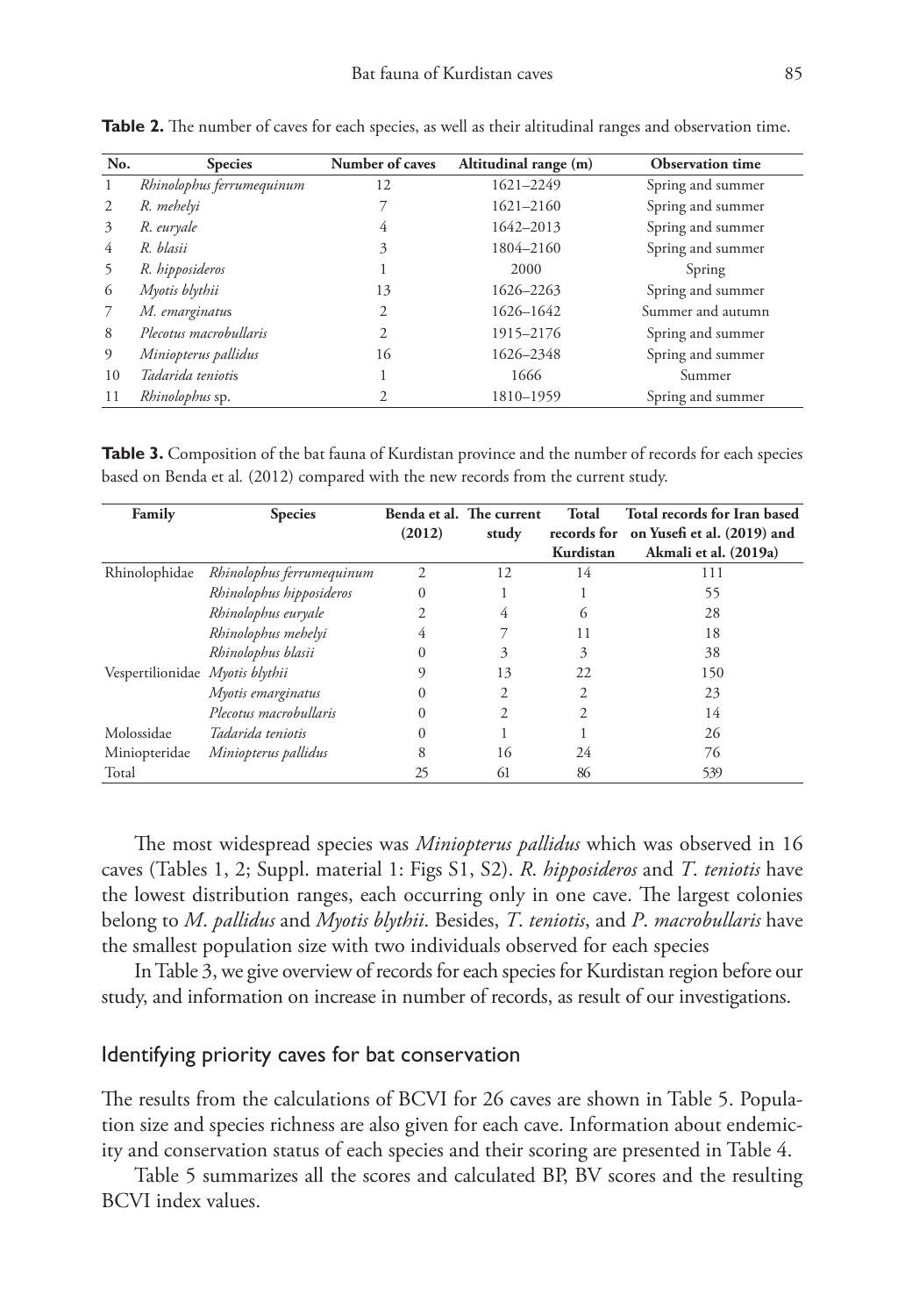| No. | <b>Species</b>            | Endemism         | <b>Score</b> | <b>Conservation status</b>               | <b>Score</b> |
|-----|---------------------------|------------------|--------------|------------------------------------------|--------------|
|     | Rhinolophus ferrumequinum | Regional endemic | 3            | Least concern with decreasing population | 3            |
|     | Rhinolophus hipposideros  | Regional endemic | 3            | Least concern with decreasing population |              |
| 3   | Rhinolophus euryale       | Regional endemic | 3            | Near threatened                          |              |
| 4   | Rhinolophus mehelyi       | Regional endemic | 3            | Vulnerable                               |              |
|     | Rhinolophus blasii        | Regional endemic | 3            | Least concern with decreasing population | 3            |
| 6   | Myotis blythii            | Regional endemic | 3            | Least concern with decreasing population | 3            |
|     | Myotis emarginatus        | Regional endemic | 3            | Least concern                            |              |
| 8   | Plecotus macrobullaris    | Regional endemic | 3            | Least concern with decreasing population | 3            |
|     | Tadarida teniotis         | Regional endemic | 3            | Least concern                            |              |
| 10  | Miniopterus pallidus      | Regional endemic | 3            | Near threatened                          |              |

Table 4. Endemism and conservation status and scores for each species observed in Kurdistan caves. Score number follows the methodology in Tanalgo et al. 2018.

Table 5. BCVI values and total BCVI scores for Kurdistan caves. Geophysical and human activity features are classified as below: 1 – Accessibility to cave sites, 2 – Cave openings, 3 – Effort of exploration, 4 – Tourism Activity, 5 – Cave use, 6 – Land-use change activities within cave vicinity. Scores follow the methods in Tanaglo et al. 2018.

| No.            | cave              | <b>Estimated</b>    | <b>Species</b> | <b>BP</b> Score | <b>BP</b>      | Geophysical and human  |                   |                |                         |   |                  | BV   | <b>BV</b>      | Total          |
|----------------|-------------------|---------------------|----------------|-----------------|----------------|------------------------|-------------------|----------------|-------------------------|---|------------------|------|----------------|----------------|
|                |                   | population richness |                |                 | <b>Index</b>   |                        | activity features |                |                         |   | Score Index BCVI |      |                |                |
|                |                   |                     |                |                 |                | 1                      | $\mathbf{2}$      | 3              | $\overline{\mathbf{4}}$ | 5 | 6                |      |                | Value          |
| $\mathbf{1}$   | Sayel Mayel       | 134                 | 4              | 18787.60        | 4              | $\overline{c}$         | 1                 | $\overline{c}$ | $\overline{2}$          | 4 | $\mathfrak{2}$   | 2.16 | B              | 4B             |
| $\overline{2}$ | Salavat Abad      | 20                  | 1              | 134.48          | 4              | $\mathfrak{D}$         | 1                 | $\overline{c}$ | 4                       | 4 | 3                | 2.66 | $\overline{B}$ | 4B             |
| 3              | Soltan Abad       | 500                 | $\overline{2}$ | 23742.72        | 3              | $\overline{c}$         | $\overline{c}$    | $\overline{c}$ | 3                       | 4 | 3                | 2.66 | B              | 3B             |
| $\overline{4}$ | Zaqeh Rash        | 30                  | $\overline{2}$ | 111.11          | 4              | $\mathfrak{D}$         | 1                 | $\overline{c}$ | 3                       | 4 | 3                | 2.5  | B              | 4B             |
| 5              | Zaqeh Tarik       | 20                  | 3              | 170.19          | 4              | $\overline{c}$         | $\overline{c}$    | $\overline{c}$ | 4                       | 4 | 2                | 2.66 | B              | 4B             |
| 6              | Davazdah Emam     | $\overline{2}$      | 2              | 0.49            | 4              | $\overline{c}$         | $\overline{c}$    | $\overline{2}$ | 4                       | 4 | $\overline{c}$   | 2.66 | B              | 4B             |
| 7              | Kani Rahman Qiseh | 7                   | 2              | 16.54           | 4              | $\overline{c}$         | 1                 | 1              | 4                       | 4 | $\overline{c}$   | 2.33 | $\overline{B}$ | 4 <sub>B</sub> |
| 8              | Gar Emam          | 1                   | 1              | 0.11            | $\overline{4}$ | $\overline{c}$         | $\overline{c}$    | $\overline{c}$ | 4                       | 4 | $\overline{c}$   | 2.66 | B              | 4B             |
| 9              | Kamtaran          | 850                 | 6              | 229986.90       | 1              | $\mathfrak{D}$         | 1                 | $\overline{c}$ | $\overline{c}$          | 3 | 3                | 2.16 | B              | 1B             |
| 10             | Garchang Siyah    | 2                   | 1              | 348             | 4              | 1                      | 2                 | 1              | 3                       | 4 | 2                | 2.16 | $\overline{B}$ | 4B             |
| 11             | Seyyed Bolqaa     | 500                 | 4              | 70054.60        | $\mathfrak{D}$ | $\mathfrak{D}$         | 3                 | 3              | 4                       | 4 | 3                | 3.16 | $\mathcal{C}$  | 2B             |
| 12             | Posht-e Darband   | 5                   | $\overline{c}$ | 11.47           | 4              | $\mathcal{D}_{\alpha}$ | $\overline{c}$    | $\overline{c}$ | 4                       | 4 | 3                | 2.83 | $\overline{B}$ | 4B             |
| 13             | Nesar             | $\overline{c}$      | 1              | 0.48            | 4              | 1                      | 1                 | $\overline{c}$ | 3                       | 4 | 3                | 2.33 | $\overline{B}$ | 4B             |
| 14             | Golestaneh        | 101                 | $\overline{2}$ | 1254.30         | 4              | $\overline{c}$         | 3                 | 3              | 3                       | 4 | 3                | 3    | $\mathcal{C}$  | 4B             |
| 15             | Farhad Tash       | 30                  | $\overline{c}$ | 111.10          | 4              | $\overline{c}$         | 3                 | $\overline{2}$ | 4                       | 4 | 3                | 3    | $\mathcal{C}$  | 4C             |
| 16             | Charmeh Savar     | 30                  | 3              | 140.90          | 4              | $\overline{c}$         | 1                 | 1              | 4                       | 4 | 3                | 2.5  | B              | 4B             |
| 17             | Mohammad Saleh    | 3                   | 1              | 3.05            | 4              | $\mathfrak{D}$         | 1                 | 1              | 4                       | 4 | 3                | 2.5  | $\overline{B}$ | 4B             |
| 18             | Zaqeh Guri        | 30                  | $\overline{2}$ | 201.90          | 4              | $\overline{c}$         | 1                 | $\overline{c}$ | 4                       | 4 | 3                | 2.66 | B              | 4B             |
| 19             | Kulava            | 15                  | 2              | 28.68           | 4              | 1                      | $\overline{c}$    | $\overline{c}$ | 4                       | 4 | 3                | 2.66 | B              | 4B             |
| 20             | Samangan          | $\overline{c}$      | 1              | 1.34            | $\overline{4}$ | $\overline{c}$         | 3                 | $\overline{c}$ | 4                       | 4 | 3                | 3    | $\mathcal{C}$  | 4C             |
| 21             | Tarik             | 111                 | 3              | 4603.93         | 4              | $\overline{c}$         | 1                 | 1              | 4                       | 3 | 4                | 2.5  | B              | 4B             |
| 22             | Tarik 2           | 470                 | 2              | 57741.39        | 3              | $\overline{c}$         | 1                 | 1              | 4                       | 4 | 4                | 2.66 | B              | 3B             |
| 23             | Karaftu           | 1150                | 5              | 427904.73       | 1              | $\overline{c}$         | 2                 | $\overline{c}$ | 1                       | 4 | 4                | 2.5  | $\overline{B}$ | 1B             |
| 24             | Shouvi            | 185                 | 3              | 10199.94        | 4              | $\overline{c}$         | $\overline{c}$    | $\overline{c}$ | 4                       | 4 | $\overline{c}$   | 2.66 | B              | 4B             |
| 25             | Darvish Ouliya    | 770                 | 3              | 187896.72       | 1              | $\mathfrak{D}$         | $\overline{c}$    | $\overline{c}$ | 3                       | 3 | 3                | 2.5  | B              | 1B             |
| 26             | Kouna Sham-Sham   | 1200                | 3              | 144332.28       | 1              | $\overline{c}$         | 1                 | $\overline{c}$ | $\overline{c}$          | 3 | 3                | 2.16 | B              | 1B             |

Four caves including Kamtaran, Karaftu, Darvish Ouliya, and Kouna Sham-Sham (Fig. 2) received the highest priority getting a 1B value. All these caves were the most populous in this study (with 770–1200 estimated individuals). Species richness of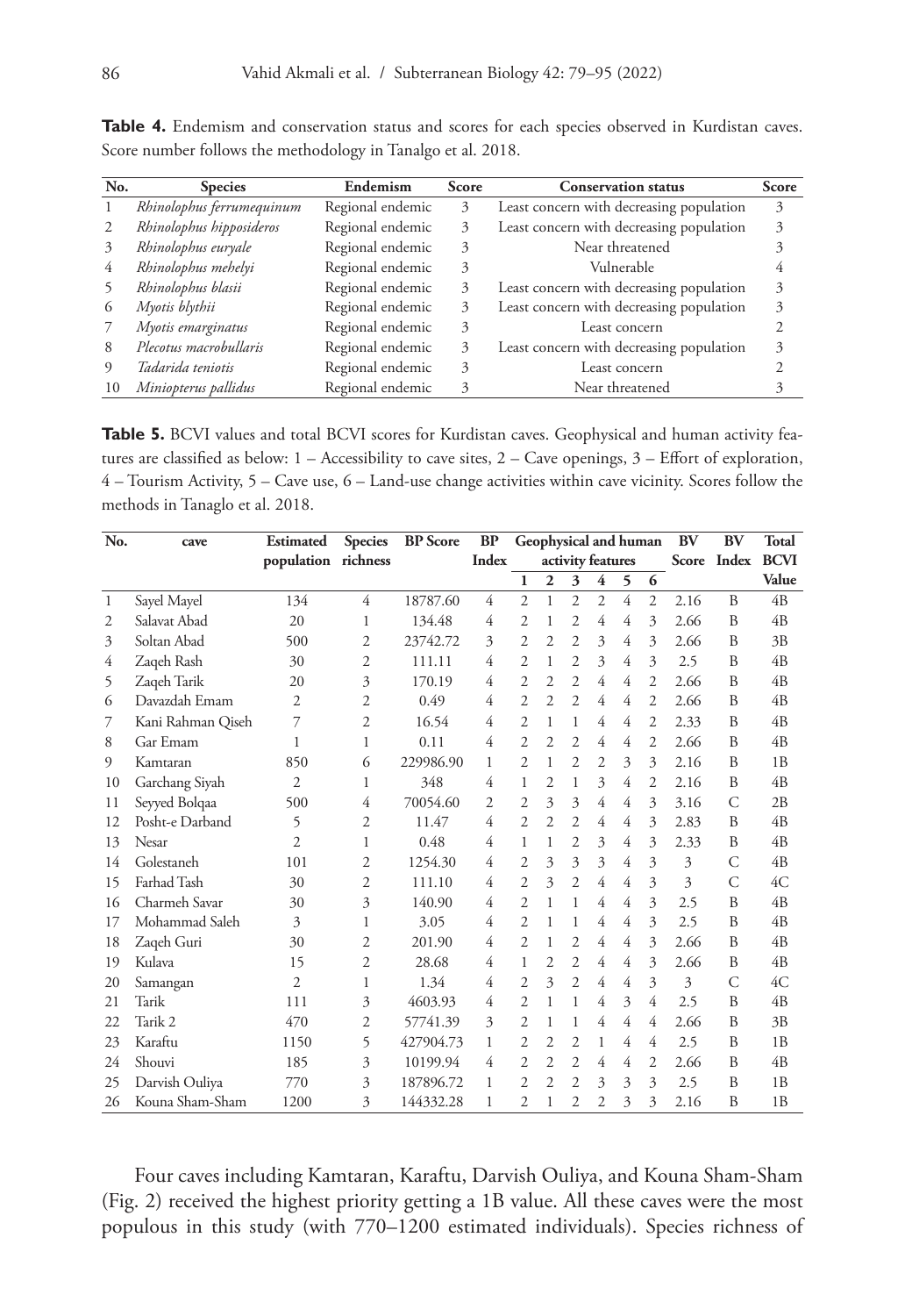these four caves varies from 3 to 6. All of them are easily accessible and the entrances are rather easy to pass with minimum obstacles inside them. Three caves including Soltan Abad and Tarik2 (3B), and Seyyed Bolqaa (2C) are moderately vulnerable. In these three caves, no or minimum sign of cave use, tourism, and land-use change activities were observed. About 500 individuals were counted in each of these three caves at the time of the investigation. The remaining 19 caves get 4B or 4C values which are commented to have the lowest priority. Although bat diversity of these 19 caves ranges from one to four species, only 30 or fewer individuals were counted in 15 of them. It is concluded that population size is the most effective parameter in computing the final BCVI value for studied caves in Kurdistan province. For example, both Sayel Mayel and Seyyed Bolqaa caves harbor four bat species, but the former with 134 individuals is classified as low, and the latter with 500 shows the moderate priority. Additionally, Shouvi with 185 and Kouna Sham-Sham with 1200 individuals get low and high priority index, respectively. Both are the same in term of their bat diversity.



**Figure 2.** Four caves of Kurdistan with the highest priority for conservation programs: **A** Karaftu **B** Kamtaran **C** Darvish Ouliya **D** Kouna Sham-Sham.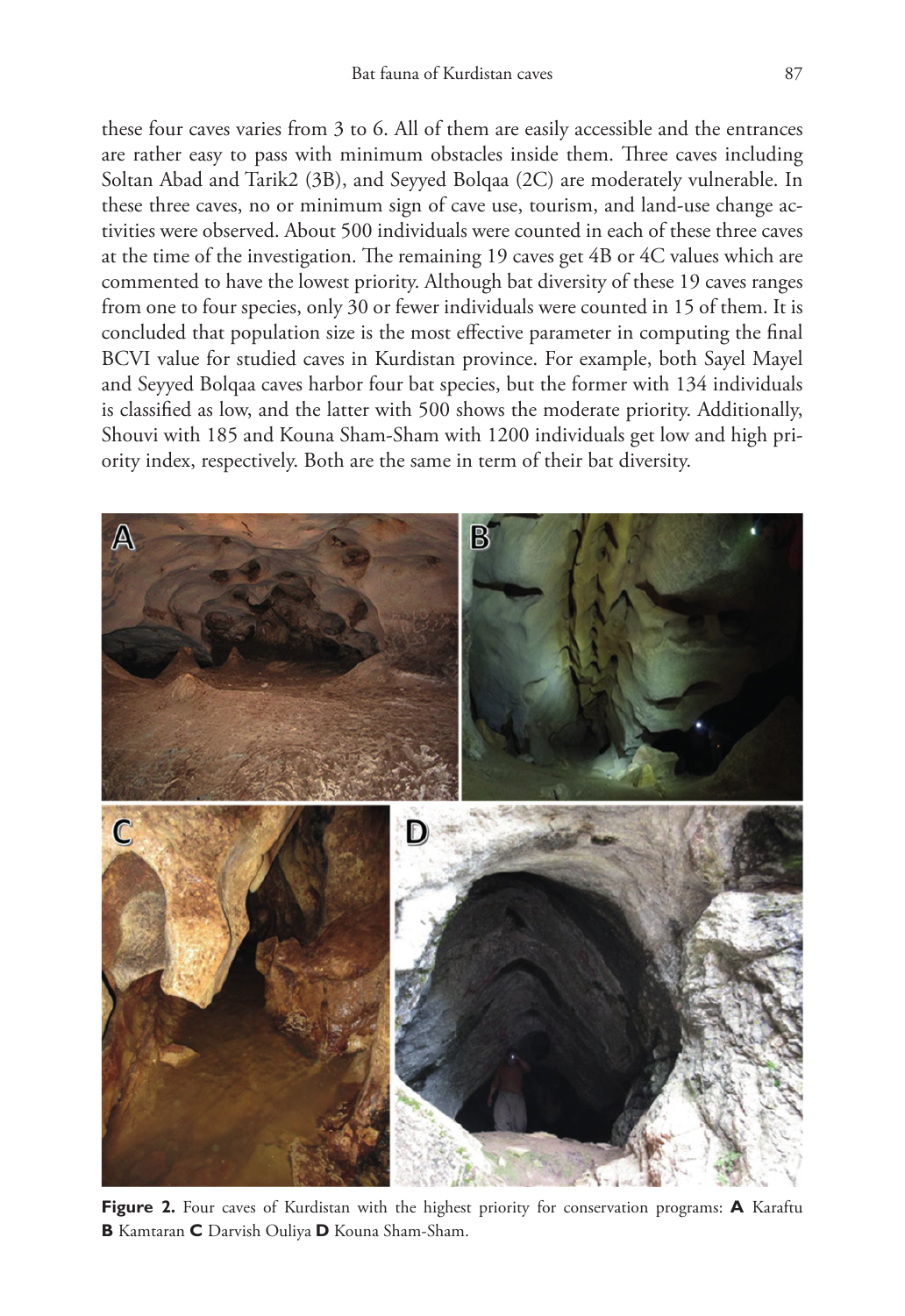## **Discussion**

## Improved knowledge on bat species in the Kurdistan region

Our study increased the number of bat species in Kurdistan to 10. This study demonstrates that the species richness of the region is much higher than previously assumed, and it raises the respective number to 10 species. Out of this number, three species are globally in decline.

So far, up to 1311 bat records have been documented in Iran (Akmali et al. 2019a; Yusefi et al. 2019), from which 25 records refer to Kurdistan province (Benda et al. 2012). The results of the current study upgrade the respective number of Iran to 1372 records. Also, the records of Kurdistan reach 86 which shows the province covers approximately 16 percent of the whole country records on bats.

Only five bat species were recorded in previous studies from Kurdistan province.

## **Overview of species with comments on distribution and conservation**

The identified species represent five genera from four Families and are listed as below:

Family Rhinolophidae Gray, 1825

*Rhinolophus ferrumequinum* (Schreber, 1774)

The greater horseshoe bat occurs in 12 caves. The abundance of this bat ranges from two to many individuals in mixed colonies. Previously, Benda et al. (2012) had reported this species from Karaftu cave in Divan Dareh. Akmali et al. (2011b) have also observed this species in Karaftu cave.

## *Rhinolophus mehelyi* Matschie, 1901

The Mehely's horseshoe bat, was observed in seven caves. It occurs in different numbers; from a few individuals to small or big colonies mixed with other species. There are several previous reports on the occurrence of this species in Kurdistan caves. In August 1968, De-Blase (1980) reported a huge colony of 30000 individuals mix of *R*. *mehelyi*, *Myotis blythii* and *Miniopterus pallidus* in Tarik cave, from which 12000 were estimated to be *R*. *mehelyi*. Tarik cave is one of the caves that was studied in the current work, but a noticeable decline in its bat population was obvious. Furthermore, Hemmati (2001) has recorded a nursery colony in Aftabi cave, one male in zivieh cave, and three male individuals in Karaftu cave.

## *Rhinolophus euryale* Blasius, 1853

The Mediterranean horseshoe bat occurs widely throughout the Zagros Mountain ranges. Previously, DeBlase (1980) had reported this bat from a religious shrine near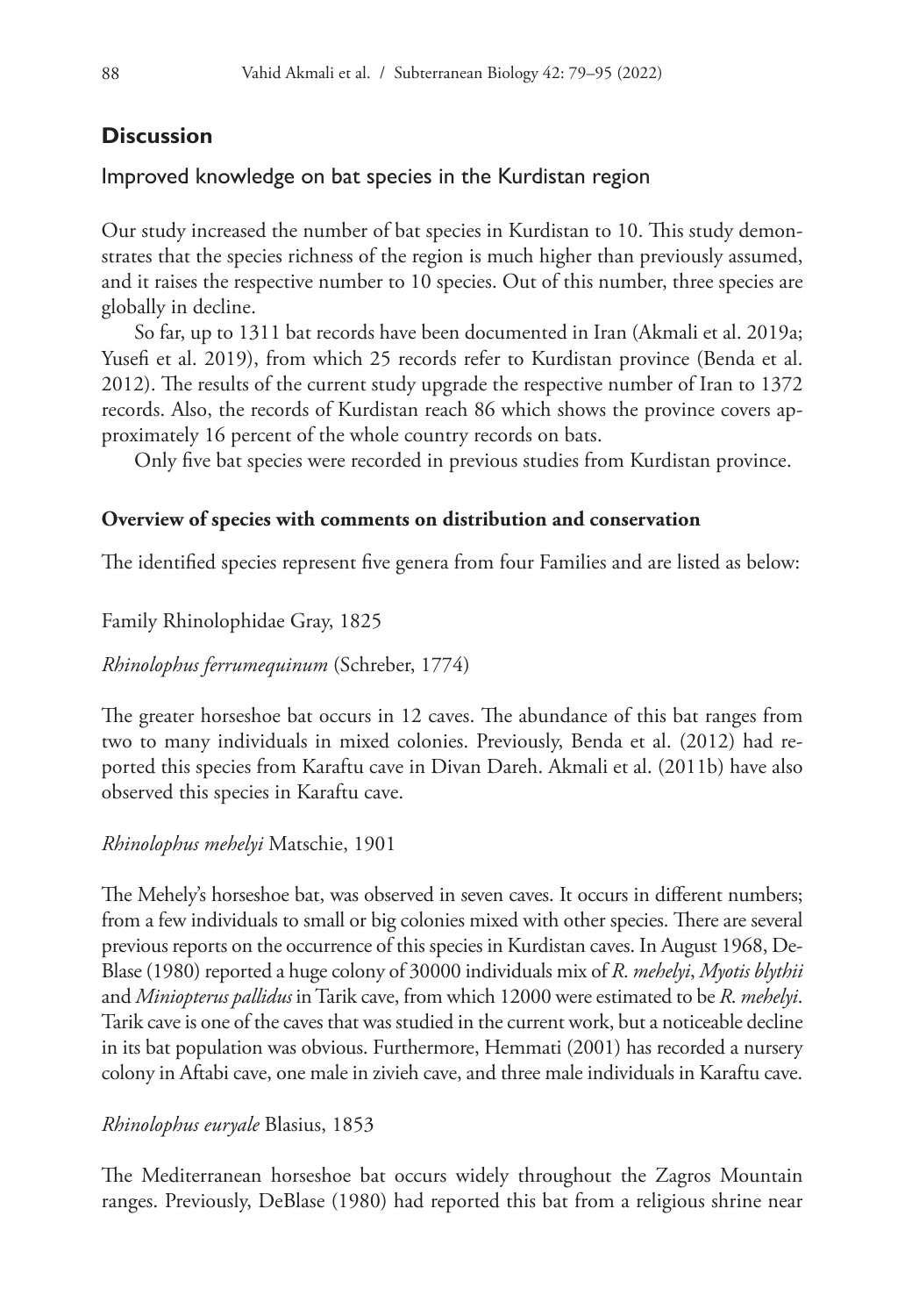Bijar. Additionally, Benda et al. (2012) observed one female individual in Sanandaj, west of Kurdistan. In the current study, *R*. *euryale* was observed in more caves, where it co-occurs with other species.

## *Rhinolophus hipposideros* (Borkhausen, 1797)

This is the first report on the occurrence of the lesser horseshoe bat in Kurdistan. According to the literature, this species occurs in three adjacent provinces of Kurdistan including Azarbaijan-e Gharbi, Kermanshah and Zanjan (Benda et al. 2012).

### *Rhinolophus blasii* Peters, 1866

There was no previous record of Blasius's horseshoe bat in Kurdistan province (Benda et al. 2012). Although *R*. *blasii* is one of the most widespread bat species in Iran, it is not widely distributed in the westernmost parts of the country. In this study, *R*. *blasii* was identified in large colonies co-occurring with other species.

## Family Vespertilionidae Gray, 1821

### *Myotis blythii* (Tomes, 1857)

The lesser mouse-eared bat is a very common bat in Iran. It is widely distributed across the mountainous parts of the country in the north, west and south-west (Benda et al. 2012). DeBlase (1980) has documented the observation of three males in a cave northeast of Bijar; and 30 individuals in Karaftu cave, Divan Dareh. Furthermore, Hemmati (2001) has collected nine males from this cave. Observation of three individuals was also reported from Karaftu cave (Benda et al. 2012). From the largest aggregation of *M*. *blythii* in Iran including 12000 individuals, DeBlase (1980) collected and examined about 300 in Tarik (Gara Tarik) cave, Divan Dareh. Also, Hemmati (2001) visited this cave and collected three males and four females of this species. The same author has recorded four males and five females from a possible nursery roost in Zivieh cave, 40 km away from east of Saqqez in the north-west of the province. Finally, DeBlase (1980) has reported 20 *M*. *blythii* specimens from a mosque dome in Sanandaj, west of the province.

In this study, *M*. *blythii* was recorded from 13 caves. Simultaneous occurrence of this species and *Miniopterus pallidus* is evident in 10 out 13 caves in which mixed colonies comprises 10 to hundreds of individuals. There is no cave where the *M*. *blythii* species occurs solely.

### *Myotis emarginatus* (Geoffroy, 1806)

This is the first report of Geoffroy's bat from Kurdistan province. Previous records from Iran shows that, this species occurs in very different climatic zones, from Caspian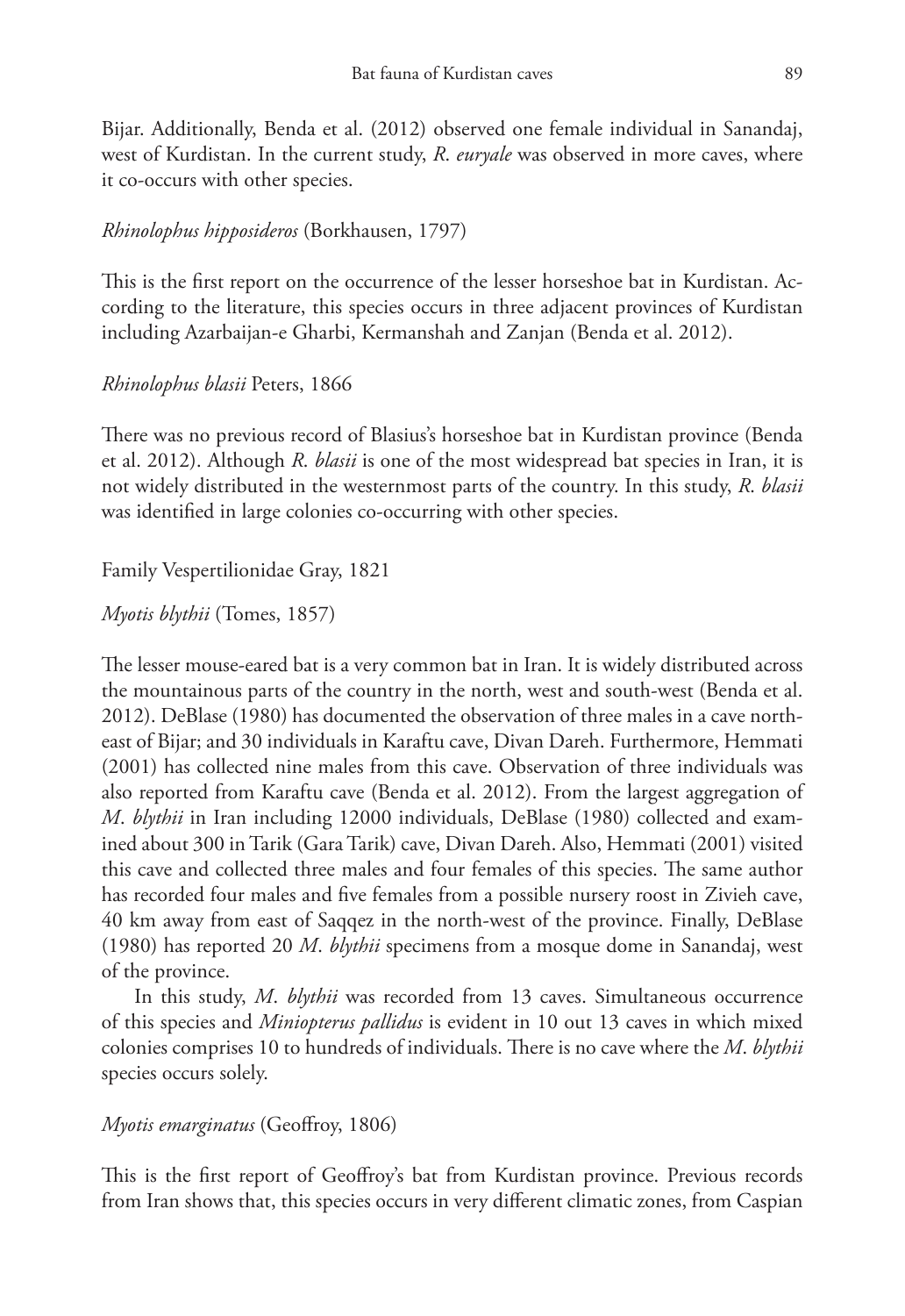coastal plain to south-easternmost region of the east-Baluchestani mountain ranges. Akmali et al. (2011b) and DeBlase (1980) have reported this species from Kermanshah province, the western neighbor of Kurdistan.

#### *Plecotus macrobullaris* Kuzâkin, 1965

This is the first report on the occurrence of Alpine Long-eared bat from Kurdistan; although, it was recorded in three adjacent provinces including Azabaijan-e Gharbi, Zanjan and Hamadan (DeBlase 1980; Benda et al. 2004; Juste et al. 2004; Spitzenberger et al. 2006; Hemmati 2009). Totally, the records on this species are confined to western half of the country. In this study, the observation of two individuals of *P*. *macrobullaris* from two separate caves was documented.

#### Family Miniopteridae Dobson, 1875

#### *Miniopterus pallidus* Thomas, 1907

Pale Bent-winged Bat is a common bat species in Iran. There are several records on the occurrence of this species in Kurdistan province. DeBlase (1980) has observed a colony of 5500 individuals in Tarik cave. The same author has also reported 25 individuals from Karaftu cave, Divan Dareh. Hemmati (2001) visited this cave and reported 12 male individuals of M. pallidus. Furthermore, Karatas et al. (2008) and Furman et al. (2009, 2010), each collected two individuals from their roost in Karaftu cave. Also, Benda et al. (2012) have reported on the observation of 100 individuals in torpor from the same cave. It's confirmed that Karaftu cave is used by *M. pallidus* as a roost year-round; and this bat has occurred continually over long periods in this cave. In their study, Akmali et al. (2011b) have documented the occurrence of this species in Zivieh cave, Saqqez. One female individual was also collected from Aftabi cave (Hemmati 2001).

In the current study, *M. pallidus* was found to be the most widespread cave-dwelling species throughout the east Kurdistan, occurring in 16 caves. Its population size differs from a few individuals to large colonies, either solely or mixed with other species.

#### Family Molossidae

#### *Tadarida teniotis* (Rafinesque, 1814)

European Free-tailed bat, *Tadarida teniotis*, is recorded for the first time from Kurdistan. Two individuals were collected from one cave. Excluding the record of echolocation calls from five foraging individuals in Kermanshah (Benda et al. 2012), there is no previous report on the occurrence of this species in Kurdistan and its neighbor provinces.

*Rhinolophus mehelyi* is categorized as vulnerable (VU) both regionally and globally. Compared with previous reports on this species, a noticeable decline in the population of *R*. *mehelyi* is obvious in the region under study.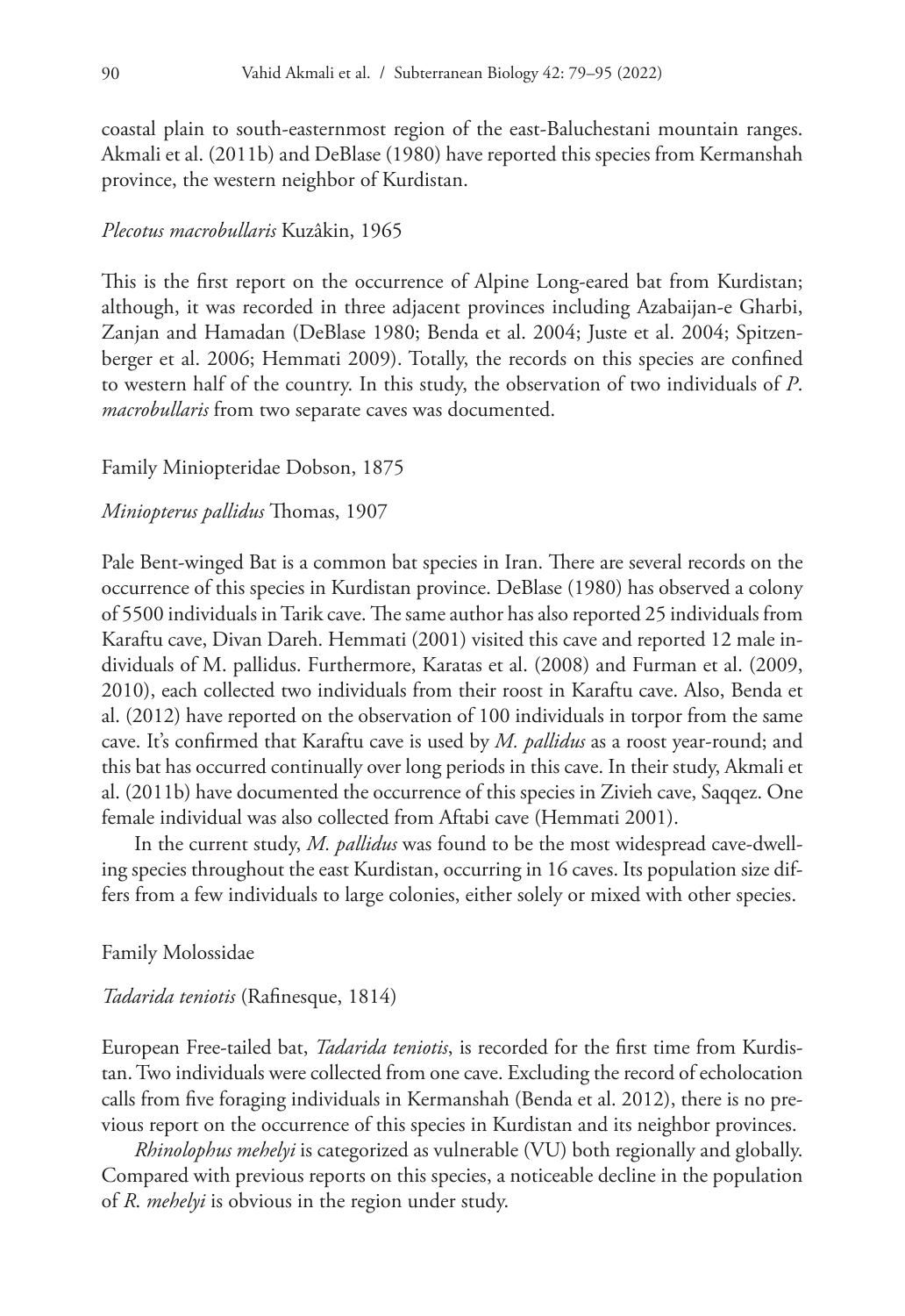*Miniopterus pallidus* is the other species that is globally known as near threatened (NT). In the country, this species is classified as VU. In the current study, *M*. *pallidus* showed a wide distribution range occurring in 16 species and an altitudinal preference from 1626 to 2348 m.

Such extensive occurrence ranges proofs that the caves of Iran, especially those in the Kurdistan region can be utilized as long-term colonization sites and permanent roosts by different bat species. Nevertheless, effective conservation strategies should be adopted to protect them and their biodiversity. A good example is Tarik Cave where DeBlase (1980) observed several thousand bats in a mixed colony of *Rhinolophus mehelyi*, *Myotis blythii*, and *Miniopterus pallidus.*

*Rhinolophus euryale* is another species that is ranked as NT according to the global IUCN. However, this species is classified in the Least Concern (LC) category in Iran. Reversely, *Rhinplophus hipposideros* and *R. ferrumequinum* which are known as VU in Iran are globally categorized as LC.

Such data can be used to prioritize bat species and consequently, their roost sites in conservation management. This study showed that four species including *Rhinolophus mehelyi*, *R*. *hipposideros*, *R*. *ferrumequinum*, and *Miniopterus pallidus* should be considered as a priority. Consequently, the caves that harbor the majority of these threatened species should receive particular attention in any conservation effort. To support this assumption, we conducted a prioritization analysis using the Bat Cave Vulnerability Index (BCVI).

### Prioritization of caves according to BCVI values

Only five from 16 possible BCVI values (Tanalgo et al 2018) were obtained for Kurdistan caves. It shows that, regardless high variation in population size (from 1 to 1200 individuals), and diversity (1 to 6 species) per cave, BCVI couldn't adequately categorize Kurdistan caves and more specified parameters are essential for a particular region. In a holistic assessment, all BV parameters get the same weight; so, two caves with similar BV scores do not necessarily have equal conservation importance. As developers of BCVI commented, the parameters should be modified in particular conservation programs with different purposes (Tanalgo et al. 2018). This means that we may manipulate the BV criteria according to our conservation strategy.

Another point is, as some species have different global and regional IUCN statuses (Yusefi et al. 2019), the regional conservation status should also be considered in our assessment if we want to have more accurate results for a particular country.

Karaftu cave is the only cave whose bat fauna contains all four species and this is considered a priority in this study. This cave is one of the longest caves in the region and is divided into two parts: the artificial part and the natural part. A permanent water source exists in the cave and many passages are branched from this four-floored cave. This cave was one of the main summer roosts for bat species in the past (DeBlase 1980). With a bat fauna including five species, this cave deserves to be treated as a hotspot for bats. Another cave that has the highest species richness in the province is Kamtaran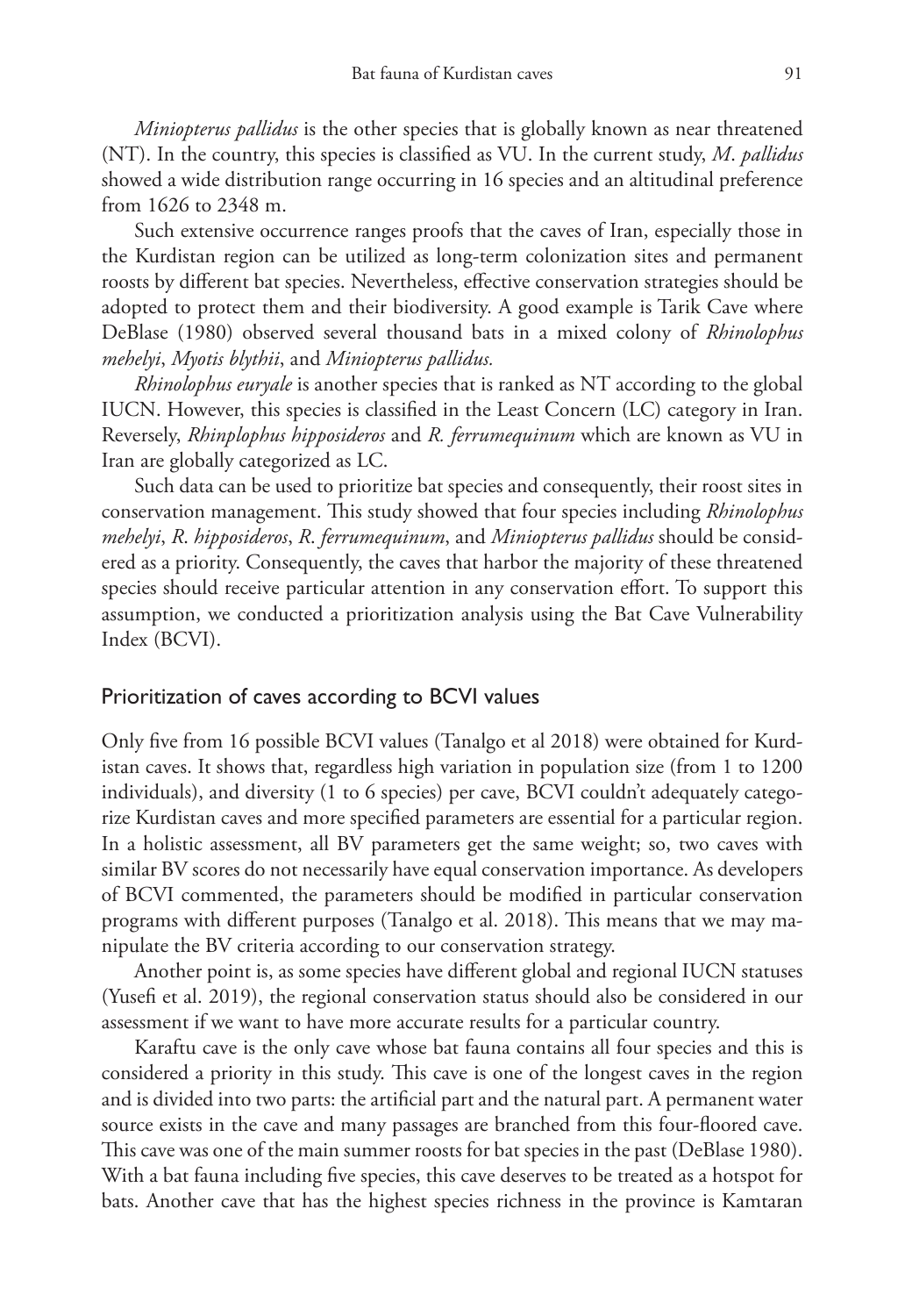Cave. Besides, some fossil remnants which resemble prehistoric creatures were observed on the floor and roof of this cave. It is one of the main roosts of bats and should be considered a hot spot for them and receive immediate conservational attention. Darvish Ouliya is one of the main roosts for *R. blasii* which is considered a rare species over the region. A water stream is running on the floor finding its way outside the cave. The largest mixed colony is observed in Kouna Sham-Sham with 1200 individuals. This cave is also one of the largest caves with three entrances and numerous inner branches.

### **Conclusion**

This study improved the information on cave dwelling bats and their roosts in Kurdistan province. Although BCVI is a relatively efficient index to prioritize caves, some modifications can be included. Regional IUCN categorization may differ from global IUCN; therefore, it is important to consider it in our assessments. Another important issue is the type of roost in each cave. It is better to score caves according to the particular use by bats. For example, a cave with nursery colonies can be scored higher than a cave with transient roosts. This index could not effectively categorize the caves with low conservation priorities; therefore, we think more than four levels of grading for BC and BV values are needed. Seasonal monitoring of bat populations is also important, since the population size is the most determining parameter in this index. Finally, we suggest designing a more comprehensive index for the caves of Iran in future studies.

### **Acknowledgements**

The authors would like to give special thanks to Razi University for providing the fieldwork facilities. We cordially thank Maja Zagmajster and reviewer who remarkably improved early version of the manuscript.

### **References**

- Akmali V, Sharifi M, Esmaeili-Rineh S (2011a) Corrective measures in management of bat habitats in the central Zagros. In: Zehzad B (Ed.) The First National Seminar on Threats of Biological Diversity Resources and Root Causes of Biodiversity Lose in the Central Zagros. Esfahan University of Technology, Esfahan, 2011. [In Persian, with a summary in English]
- Akmali V, Farazmand A, Darvish J, Sharifi M (2011b) Phylogeography and taxonomic status of the greater mouse-tailed bat *Rhinopoma microphyllum* (Chiroptera: Rhinopomatidae) in Iran. Acta Chiropterologica 13(2): 279–290.<https://doi.org/10.3161/150811011X624767>
- Akmali V, Mehdizadeh R, Chaghamirza K, Moradi M, Sharifi M (2015) Taxonomic evaluation of the bent-winged bat (*Miniopterus*) populations occurring in Iran inferred from mitochondrial cytochrome-b sequences. Mammalia 79(4): 449–455. [https://doi.org/10.1515/](https://doi.org/10.1515/mammalia-2014-0002) [mammalia-2014-0002](https://doi.org/10.1515/mammalia-2014-0002)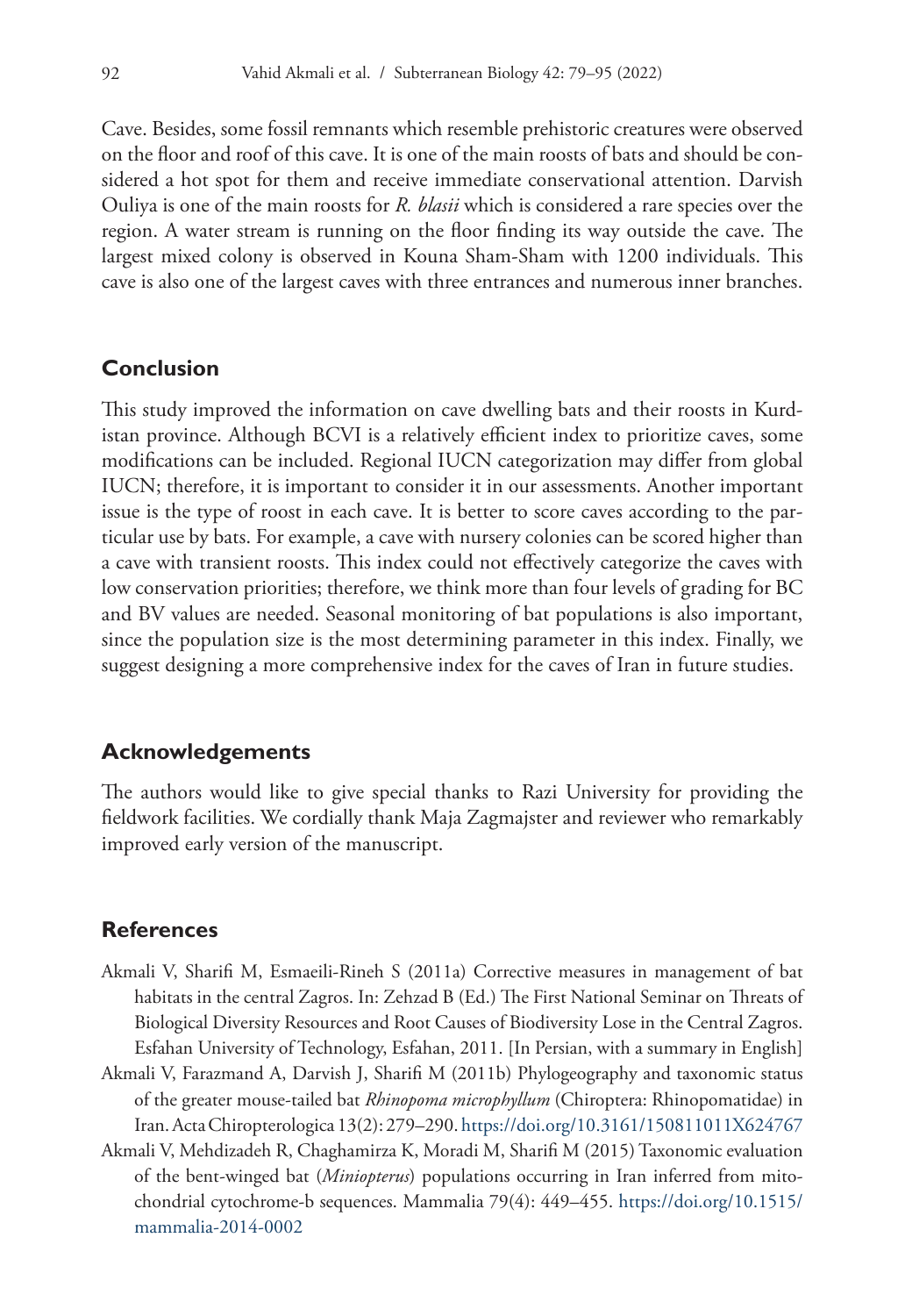- Akmali V, Abbasian M, Parsatabar H, Malekpour Fard Z (2019a) Distribution and new records of cave-dwelling bats in the Central Zagros Mountains, Lorestan province, Iran. Iranian Journal of Animal Biosystematics 15(2): 157–170.
- Akmali V, Shahabi S, Zagmajster M (2019b) Bats of Tadovan Cave in southern Iran: their occurrence in the cave, and conservation issues. Cave and Karst Science 46: 1–8.
- Akmali V (2020) Bats, viruses, emerging diseases and humans. Iranian Journal of Biology 4(7): 177–192. [In Persian with an abstract in English]
- Benda P, Kiefer A, Hanák V, Veith M (2004) Systematic status of African populations of longeared bats, genus *Plecotus* (Mammalia: Chiroptera). Folia Zoologica 53(Monograph 1): 1–47.
- Benda P, Faizolâhi K, Andreas M, Obuch J, Reiter A, Ševčík M, Uhrin M, Vallo P, Ashrafi S, (2012) Bats (Mammalia: Chiroptera) of the Eastern Mediterranean and Middle East. Part 10. Bat fauna of Iran. Acta Societatis Zoologicae Bohemicae 76(1–4): 163–582.
- DeBlase AF (1980) The bats of Iran: systematics, distribution, ecology. Fieldiana Zoology, 424 pp. <https://doi.org/10.5962/bhl.title.3206>
- De Filippi F (1865) Note di un viaggio in Persia nel, 1<sup>st</sup> (Ed.) Milan, Fishes, London, 396 pp.
- Deleva S, Chaverri G (2018) Diversity and conservation of cave-dwelling bats in the Brunca Region of Costa Rica. Diversity 10(2): 1–15.<https://doi.org/10.3390/d10020043>
- Dietz C, Von Helversen O (2004) Illustrated identification key to the bats of Europe. Tuebingen and Erlangen, Germany, 72 pp.
- Farhang-Azad A (1969) Bats from north Khorassan, Iran. Mammalia 33(4): 730–732.
- Fathipour F, Sharifi M, Akmali V (2016) Distribution of cavernicolous bat fauna in Ilam Province, Western and Southwestern of the Iranian Plateau. Iranian Journal of Animal Biosystematics 12(1): 97–110.
- Furman A, Özgül A (2002) Distribution of cave-dwelling bats and conservation status of underground habitats in the Istanbul area. Ecological Research 17(1): 69–77. [https://doi.](https://doi.org/10.1046/j.1440-1703.2002.00468.x) [org/10.1046/j.1440-1703.2002.00468.x](https://doi.org/10.1046/j.1440-1703.2002.00468.x)
- Furman A, Çoraman E, Bilgin R, Karataş A (2009) Molecular ecology and phylogeography of the bent-wing bat complex (*Miniopterus schreibersii*) (Chiroptera: Vespertilionidae) in Asia Minor and adjacent regions. Zoologica Scripta 38(2): 129–141. [https://doi.org/10.1111/](https://doi.org/10.1111/j.1463-6409.2008.00365.x) [j.1463-6409.2008.00365.x](https://doi.org/10.1111/j.1463-6409.2008.00365.x)
- Furman A, Öztunc T, Çoraman E (2010) On the phylogeny of *Miniopterus schreibersii schreibersii* and *Miniopterus schreibersii pallidus* from Asia Minor in reference to other *Miniopterus* taxa (Chiroptera: Vespertilionidae). Acta Chiropterologica 12(1): 61–72. [https://doi.](https://doi.org/10.3161/150811010X504590) [org/10.3161/150811010X504590](https://doi.org/10.3161/150811010X504590)
- Gholizadeh MH, Zarei S (2014) Climatic zoning of Kurdistan province. In: National conference on climatic changes and engineering sustainable agriculture and natural resources, Hamedan (Iran), June 2014. [In Persian] <https://civilica.com/doc/282374/>
- Hemmati Z (2001) Ecology and taxonomy of cavernicolous bats in Mid-Zagros. MSc. Thesis, Razi University of Kermanshah, Kermanshah, Iran. [in Persian, with an abstract in English]
- Hemmati F (2009) Faunistic Study of Bats in Some Caves of the Zanjan Province. MSc. Thesis, Shahid Beheshti University, Tehran, Iran. [in Persian, with an abstract in English]
- Howarth FG, Moldovan OT (2018) Where cave animals live. In: Moldovan OT, Kovac L, Halse S (Eds) Cave ecology. Springer, Switzerland, 23–37. [https://doi.org/10.1007/978-](https://doi.org/10.1007/978-3-319-98852-8_3) [3-319-98852-8\\_3](https://doi.org/10.1007/978-3-319-98852-8_3)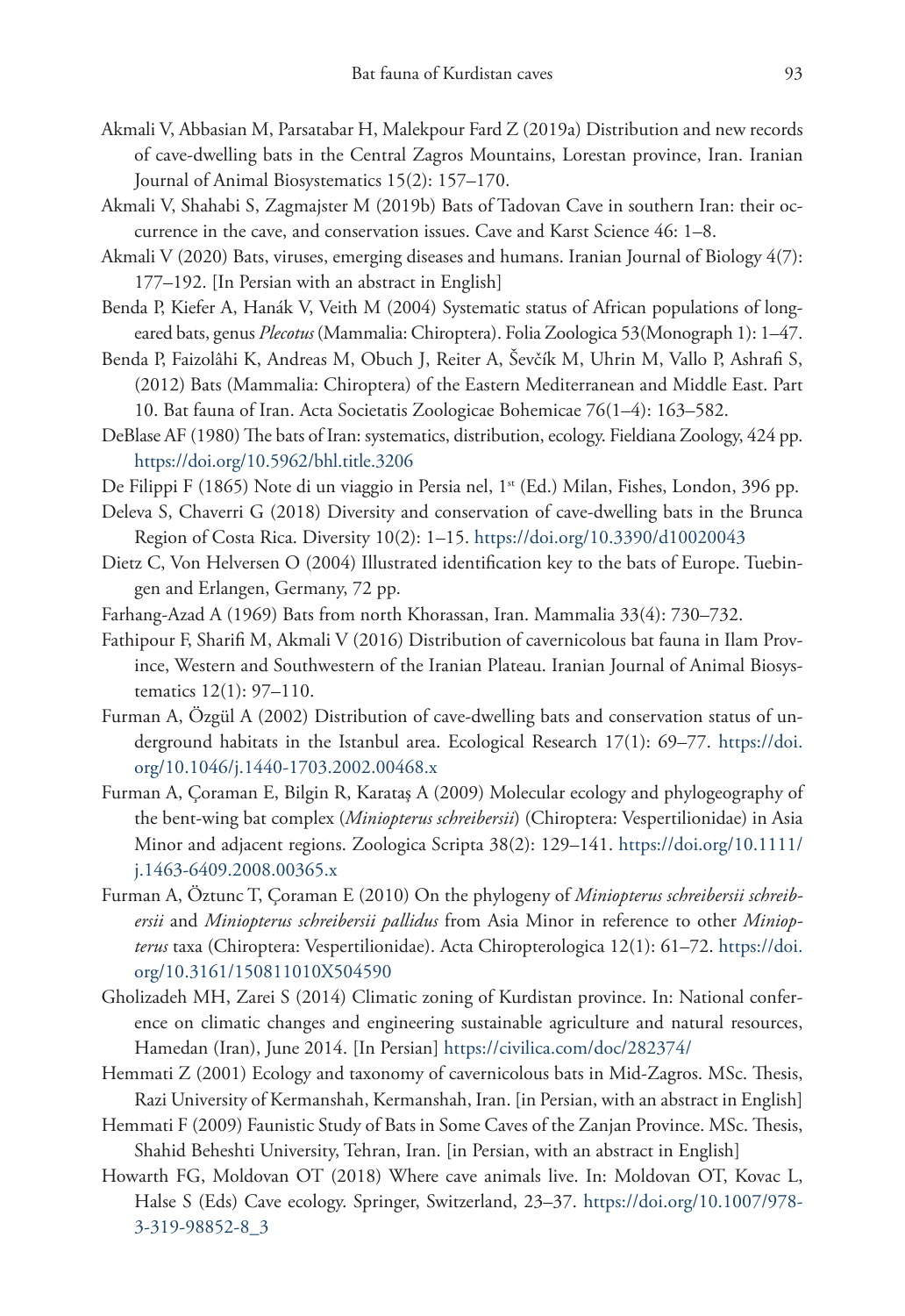- Juste J, Ibáñez C, Muñoz J, TruJillo D, Benda P, Karataş A, Ruedi M (2004) Mitochondrial phylogeography of the long-eared bats (*Plecotus*) in the Mediterranean Palaearctic and Atlantic Islands. Molecular Phylogenetics and Evolution 31(3): 1114–1126. [https://doi.](https://doi.org/10.1016/j.ympev.2003.10.005) [org/10.1016/j.ympev.2003.10.005](https://doi.org/10.1016/j.ympev.2003.10.005)
- Kafaei S, Akmali V, Sharifi M (2020a) Using the Ensemble Modeling Approach to Predict the Potential Distribution of the Muscat Mouse-Tailed Bat, *Rhinopoma muscatellum* (Chiroptera: Rhinopomatidae), in Iran. Iranian Journal of Science and Technology Transaction A- Science 44(5): 1337–1348. <https://doi.org/10.1007/s40995-020-00953-w>
- Kafaei S, Sharifi M, Akmali V (2020b) Population genetic structure and phylogeography of the small mouse-tailed bat, *Rhinopoma muscatellum* Thomas, 1903 (Chiroptera: Rhinopomatidae) in Iran inferred from mitochondrial DNA. Acta Chiropterologica 22(1): 29–40 <https://doi.org/10.3161/15081109ACC2020.22.1.003>
- Karami M, Ghadirian T, Faizolahi K (2016) The atlas of the mammals of Iran. Iran Department of the Environment, Iran, 292 pp.
- Karami M, Hutterer R, Benda P, Siahsarvie R, Krystufek B (2008) Annotated check-list of the mammals of Iran. Lynx, series nova 39(1): 63–102.
- Karataş A, Gharakheloo MM, Kankiliç T (2008) Karyotypes of two Iranian bat species, *Myotis blythii* and *Miniopterus schreibersii* (Chiroptera: Vespertilionidae, Miniopteridae). Turkish Journal of Zoology 32(3): 305–308.<https://journals.tubitak.gov.tr/zoology/abstract.htm?id=9577>
- Lay DM (1967) A study of the mammals of Iran, resulting from the street Expedition of 1962–63. Feildiana Zoology 54: 1–182. <https://doi.org/10.5962/bhl.title.2961>
- McCracken GF (2011) Cave conservation: special problems of bats. Bat Conservation International, Bat Conservation and Management Workshop, Course Booklet, 68 pp.
- Mehdizadeh R, Akmali V, Sharifi M (2019) Mitochondrial DNA marker (D-loop) reveals high genetic diversity but low population structure in the pale bent-wing bat (*Miniopterus pallidus*) in Iran. Mitochondrial DNA Part A 30(3): 424–433. [https://doi.org/10.1080/247](https://doi.org/10.1080/24701394.2018.1538365) [01394.2018.1538365](https://doi.org/10.1080/24701394.2018.1538365)
- Mehdizadeh R, Akmali V, Sharifi M (2020) Population genetic structure and phylogeography of the greater horseshoe bat (*Rhinolophus ferrumequinum*) along Alborz and Zagros Mts. in Iran. Mitochondrial DNA A 31(3): 87–97.<https://doi.org/10.1080/24701394.2020.1741562>
- Mickleburgh SP, Hutson AM, Racey PA (2002) A review of the global conservation status of bats. Oryx 36(1): 18–34. <https://doi.org/10.1017/S0030605302000054>
- Naderi S, Dietz CH, Mirzajani A, Mayer F (2017) First record of Nathusius' Pipistrelle, *Pipistrellus nathusii* (Mammalia: Chiroptera), from Iran. Zoology in the Middle East 63(1): 93–94.<https://doi.org/10.1080/09397140.2017.1292646>
- Najafi N, Akmali V, Sharifi M (2019) Historical explanation of genetic variation in the Mediterranean horseshoe bat *Rhinolophus euryale* (Chiroptera: Rhinolophidae) inferred from mitochondrial cytochrome-b and D-loop genes in Iran. Mitochondrial DNA Part A 30(1): 135–147.<https://doi.org/10.1080/24701394.2018.1463375>
- Najafi N, Sharifi M, Akmali V (2019) First insights into the population genetic structure and the phylogeographic status of the Mehely's horseshoe bat *Rhinolophus mehelyi* (Chiroptera: